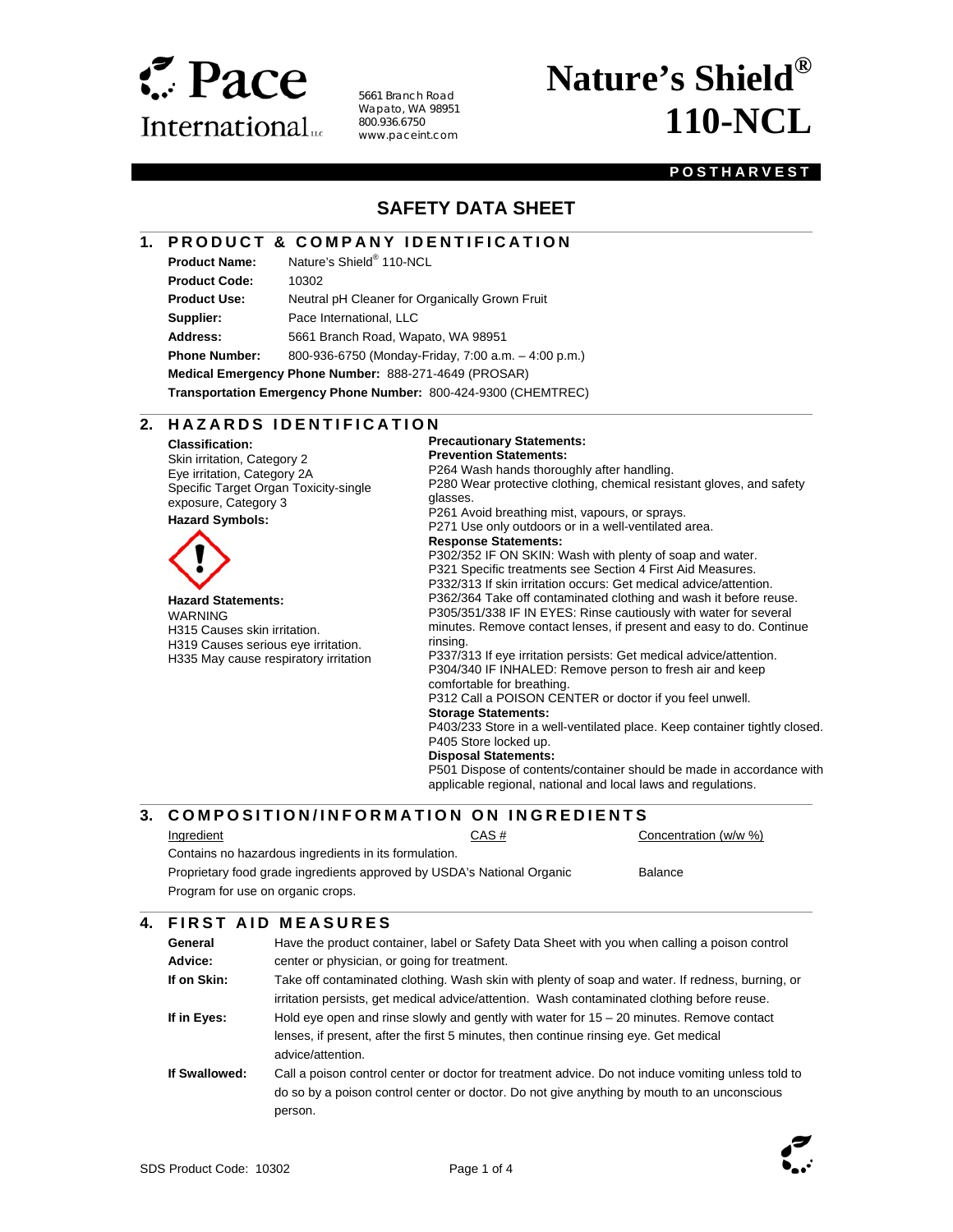

l

 $\overline{\phantom{a}}$ 

l

 $\overline{\phantom{a}}$ 

l

## **Nature's Shield® 110-NCL**

**If Inhaled:** Move person to fresh air. If person is not breathing, call 911 or an ambulance, and then give artificial respiration, preferably mouth-to-mouth, if possible.

#### **5. FIRE FIGHTING MEASURES**

| <b>Extinguishing Media:</b>           | Not flammable. Use any means suitable for extinguishing surrounding fire. |  |  |
|---------------------------------------|---------------------------------------------------------------------------|--|--|
|                                       | Water spray may be used to keep fire exposed containers cool.             |  |  |
| <b>Special Exposure Hazards:</b>      | None known.                                                               |  |  |
| <b>Special Protective Equipment /</b> |                                                                           |  |  |
| <b>Procedures for Firefighters:</b>   | Wear self-contained breathing equipment.                                  |  |  |
|                                       |                                                                           |  |  |

#### **6. A C C I D E N T A L RELEASE MEASURES**

| <b>Personal Precautions:</b>              | Wear protective clothing, chemical resistant gloves, and safety glasses.                                                                                                                                                                                      |
|-------------------------------------------|---------------------------------------------------------------------------------------------------------------------------------------------------------------------------------------------------------------------------------------------------------------|
| <b>Environmental Precautions:</b>         | In case of spill isolate area and deny entry to unnecessary personnel.                                                                                                                                                                                        |
| <b>Containment / Clean-Up</b><br>Methods: | Stop spill at the source. Construct temporary dikes of dirt, sand, or other<br>appropriate material to prevent spreading of the material. Absorb with an inert<br>material such as sand or vermiculite and place in an appropriate container for<br>disposal. |

#### **7. H A N D L I N G & S T O R A G E**

**Handling:** Avoid contact with skin and eyes. Good standards of hygiene should be maintained at all times. Smoking, eating, and drinking are prohibited in the work area. For personal protection wear protective clothing, chemical resistant gloves, and safety glasses. **Storage:** Store in a cool, dry area at room temperature, and away from direct sunlight. Keep container tightly closed when not in use. Keep out of reach of children and livestock. Store locked up.

#### **8. EXPOSURE CONTROLS/PERSONAL PROTECTION**

| <b>Occupational Exposure Limits:</b> | Contains no substances with occupational exposure limit values.                 |
|--------------------------------------|---------------------------------------------------------------------------------|
| <b>Engineering Controls:</b>         | Local exhaust ventilation maybe necessary to control air contaminants to their  |
|                                      | exposure limits. The use of local ventilation is recommended to control         |
|                                      | emissions near the source. Provide mechanical ventilation for confined          |
|                                      | spaces.                                                                         |
| <b>Personal Protective</b>           | <b>Clothing:</b> Wear protective clothing and chemical resistant gloves when    |
| Equipment :                          | handling.                                                                       |
|                                      | <b>Eye Protection:</b> Wear safety glasses. Eye fountain and washing facilities |
|                                      | should be present at work area.                                                 |
|                                      | Respiratory Protection: Not normally required. A NIOSH-approved respirator      |
|                                      | with organic vapor filter may be used in misty environments without proper      |
|                                      | ventilation.                                                                    |

#### **9. P H Y S I C A L & C H E M I C A L P R O P E R T I E S**

| <b>Physical state:</b>         | Liquid            |                                 |                     |
|--------------------------------|-------------------|---------------------------------|---------------------|
| Appearance:                    | Amber, clear,     | <b>Upper/Lower flammability</b> | Not available       |
|                                | homogenous        | limits:                         |                     |
| Odor:                          | Little to no odor | Vapor pressure:                 | Not available       |
| Odor threshold:                | Not available     | Vapor density: (air =1)         | Not available       |
| pH:                            | $6.0 - 8.0$       | Specific Gravity: $(H2O = 1)$   | 1.14                |
| <b>Melting/Freezing point:</b> | Not available     | Solubility:                     | Miscible with water |
| <b>Boiling point:</b>          | 212°F (100°C)     | <b>Partition coefficient</b>    | Not available       |
|                                |                   | (n-octanol-water):              |                     |
| Flash point:                   | Not flammable     | Auto-ignition temperature:      | Not available       |
| <b>Evaporation rate:</b>       | Not available     | Decomposition temperature:      | Not available       |
| Flammability (solid, gas):     | Not applicable    | <b>Viscosity:</b>               | Not available       |
|                                |                   |                                 |                     |

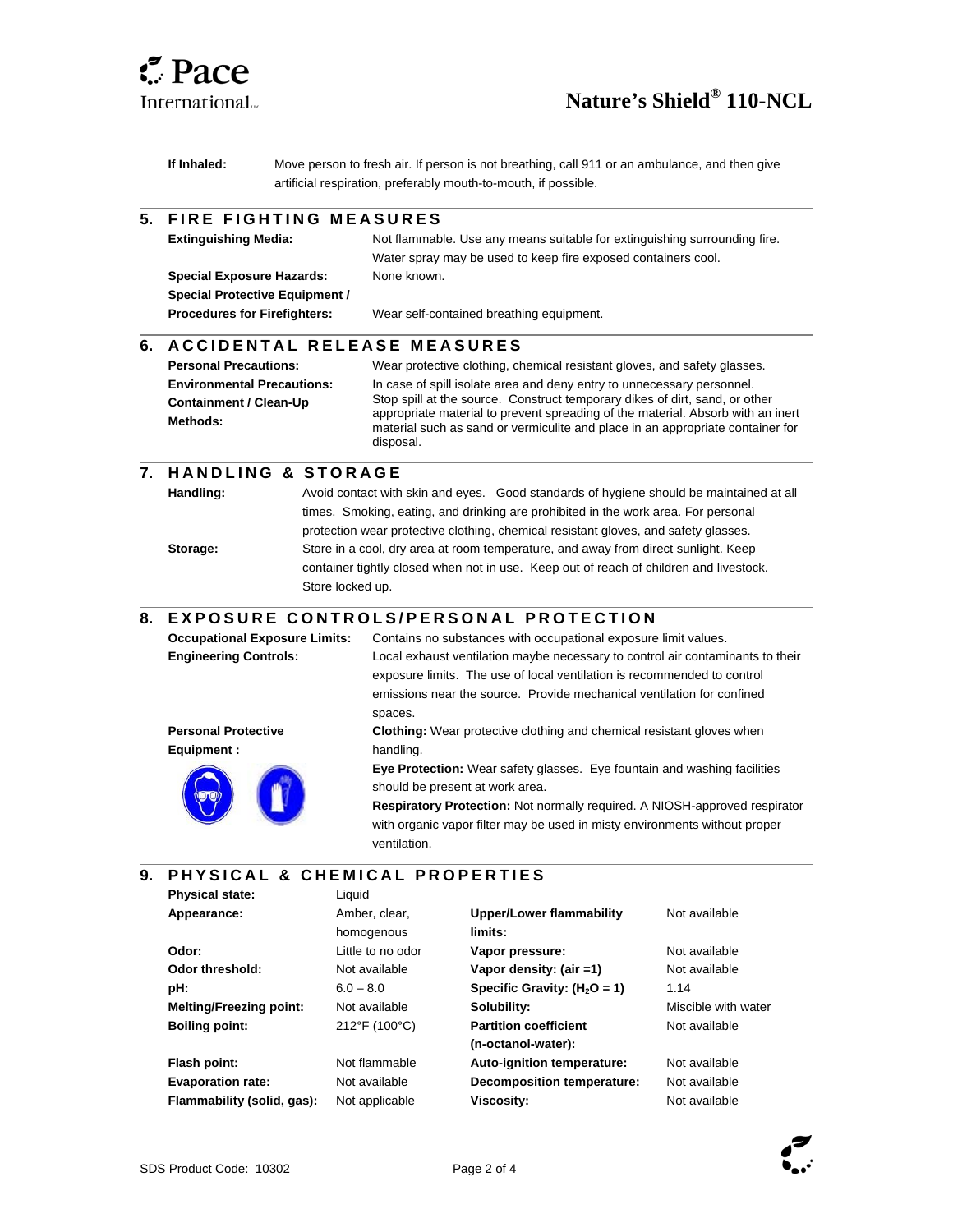$\overline{\phantom{a}}$ 

l

 $\overline{\phantom{a}}$ 

l

|                            | <b>10. STABILITY &amp; REACTIVITY</b> |                                                                                                                  |                                                   |                      |  |  |
|----------------------------|---------------------------------------|------------------------------------------------------------------------------------------------------------------|---------------------------------------------------|----------------------|--|--|
| <b>Reactivity hazards:</b> |                                       |                                                                                                                  | None known<br>Stable at ambient conditions        |                      |  |  |
|                            | <b>Chemical stability:</b>            |                                                                                                                  |                                                   |                      |  |  |
|                            | <b>Conditions to avoid:</b>           | None known                                                                                                       |                                                   |                      |  |  |
|                            | Incompatible materials:               |                                                                                                                  | Strong oxidizers, aluminum and other soft metals. |                      |  |  |
| products:                  | <b>Hazardous decomposition</b>        | Heating to decomposition produces carbon dioxide and carbon monoxide.                                            |                                                   |                      |  |  |
|                            | 11. TOXICOLOGICAL INFORMATION         |                                                                                                                  |                                                   |                      |  |  |
| <b>Acute toxicity:</b>     |                                       | <b>Acute Oral:</b>                                                                                               | $LD_{50}$ (estimate): $>$ 5000 mg/kg              | Based on Ingredients |  |  |
|                            |                                       | <b>Acute Dermal:</b>                                                                                             | $LD_{50}$ (estimate): $>$ 5000 mg/kg              | Based on Ingredients |  |  |
|                            |                                       | Inhalation:                                                                                                      | $LC_{50}$ (estimate): $> 20$ mg/L                 | Based on Ingredients |  |  |
|                            | Skin corrosion/irritation:            | Causes skin irritation                                                                                           |                                                   |                      |  |  |
|                            | Eye damage/irritation:                | Causes serious eye irritation                                                                                    |                                                   |                      |  |  |
|                            | <b>Respiratory/Skin</b>               |                                                                                                                  |                                                   |                      |  |  |
| sensitization:             |                                       | May cause respiratory irritation.                                                                                |                                                   |                      |  |  |
|                            | Germ cell mutagenicity:               | Not available                                                                                                    |                                                   |                      |  |  |
|                            | Carcinogenicity:                      | No carcinogenic effects are expected due to product being comprised of FDA-<br>approved food-grade ingredients.  |                                                   |                      |  |  |
|                            | <b>Reproductive toxicity:</b>         | Occasional workplace exposure is not expected to present a hazard.                                               |                                                   |                      |  |  |
|                            | Target organ effects:                 | No known target organ effects.                                                                                   |                                                   |                      |  |  |
|                            | <b>Aspiration hazard:</b>             | Material does not present an aspiration hazard.                                                                  |                                                   |                      |  |  |
|                            | <b>Potential health effects:</b>      | May cause redness and reversible irritation to eyes. Prolonged or repeated contact<br>may cause skin irritation. |                                                   |                      |  |  |
|                            | <b>12. ECOLOGICAL INFORMATION</b>     |                                                                                                                  |                                                   |                      |  |  |
| Taviainu                   |                                       |                                                                                                                  | $C_{\rm ex}$ (08 br) fights 100 mail (optimate)   | Donad on Ingradiante |  |  |

| Toxicity:                         | $LC_{50}$ (96-hr) fish: $> 100$ mg/L (estimate) | Based on Ingredients |
|-----------------------------------|-------------------------------------------------|----------------------|
| Persistence/ degradability:       | Not available                                   |                      |
| <b>Bioaccumulative potential:</b> | Not available                                   |                      |
| Mobility in soil:                 | Not available                                   |                      |
| Other adverse effects:            | Not available                                   |                      |
|                                   |                                                 |                      |

#### **13. DISPOSAL CONSIDERATIONS**

**Disposal methods:** Recover or recycle if possible. Do not discharge into sewers, lakes, streams, or other bodies of water. Disposal should be made in accordance with applicable regional, national and local laws and regulations. Consult appropriate regulatory officials for information on disposal, keeping in mind that local regulations may be more stringent than regional or national requirements.

#### **14. TRANSPORT INFORMATION**

|                             | <b>DOT</b>     | <b>IMDG</b>    | <u>IATA</u>    |
|-----------------------------|----------------|----------------|----------------|
| UN number:                  | Not applicable | Not applicable | Not applicable |
| Proper shipping name:       | Not regulated  | Not regulated  | Not regulated  |
| Hazard class(es):           | Not applicable | Not applicable | Not applicable |
| Packing group:              | Not applicable | Not applicable | Not applicable |
| <b>Marine Pollutant:</b>    | Not applicable |                |                |
| <b>Special precautions:</b> | None           |                |                |